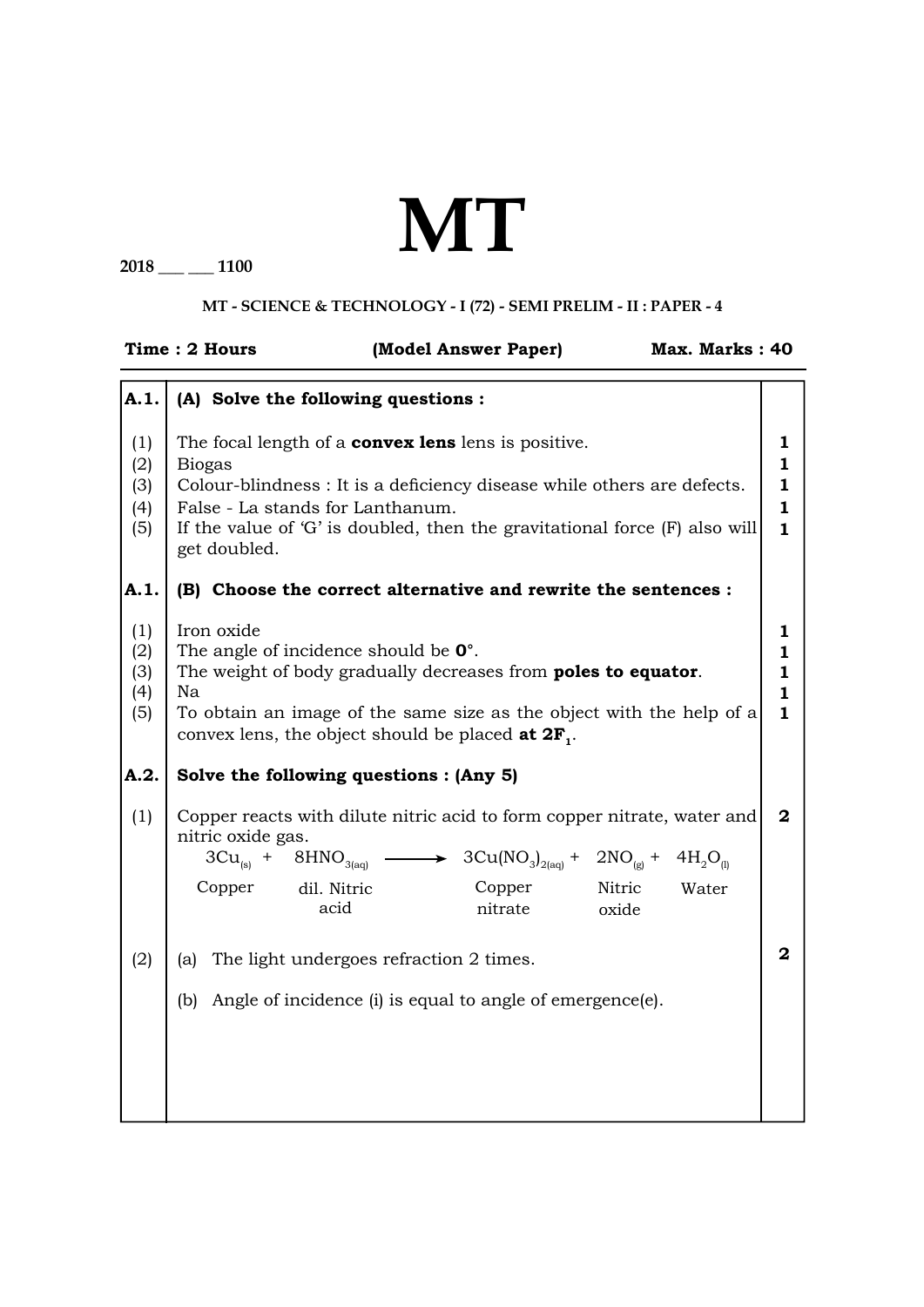×

|      | <b>Groups</b>                                                                                              | <b>Periods</b>                                                                               |  |
|------|------------------------------------------------------------------------------------------------------------|----------------------------------------------------------------------------------------------|--|
| (i)  | Vertical columns of<br>elements in the Modern<br>Periodic table are called<br>Groups.                      | Horizontal rows of elements<br>(i)<br>in the Modern Periodic table<br>are called periods.    |  |
| (ii) | There are 18 groups in the<br>Modern Periodic table.                                                       | There are 7 periods in the<br>(ii)<br>Modern Periodic table.                                 |  |
|      | (iii) The group number<br>indicates the valence<br>electrons in the outermost<br>shell.                    | (iii) The period number indicates<br>the number of shells in the<br>atoms of an element.     |  |
|      | (iv) The elements in the<br>same group have similar<br>chemical properties.                                | (iv) The elements in a period<br>exhibit gradual change in<br>properties from left to right. |  |
|      | <b>To find:</b> New time $T_{N} = ?$<br><b>Formula:</b> $\frac{T^2}{R^3} = k$<br><b>Solution:</b> Case (i) |                                                                                              |  |
|      | Case (ii)                                                                                                  |                                                                                              |  |
|      | $rac{T_{\text{N}}^2}{(2R)^3}$ = k OR $rac{T_{\text{N}}^2}{8R^3}$ = k(ii)                                   |                                                                                              |  |
|      | From (i) and (ii)<br>$rac{T_{N}^{2}}{8R^{3}} = \frac{T^{2}}{R^{3}}$                                        |                                                                                              |  |
|      | $T_{\textrm{\tiny N}}^{\textrm{-2}} = 8 T^2$<br>$\text{T}_{\textrm{\tiny N}}=\sqrt{8\text{T}^2}$           |                                                                                              |  |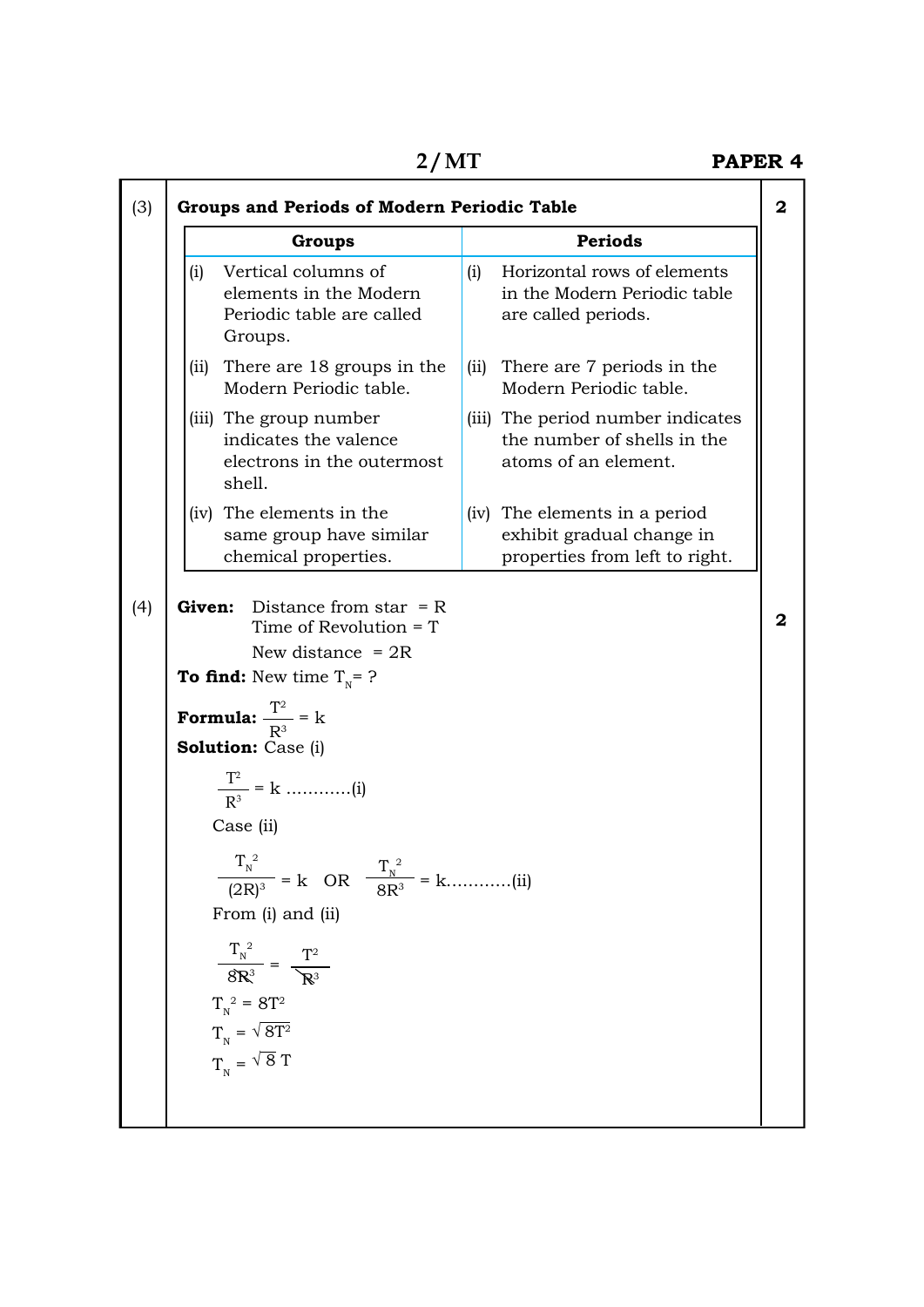| (5)<br>(6) | When HCl is added to Shahabad stone effervescence of $CO2$ is<br>(i)<br>formed.<br>The CO <sub>2</sub> effervescence is formed slowly with the pieces of Shahabad<br>(ii)<br>tiles while at the faster speed with the powder.<br>(iii) This is because the rate of a reaction depends upon the size of the<br>particles of the reactants taking part in the reaction.<br>(iv) Smaller the size of the reactant particles, higher is the rate of the<br>reaction.<br>Hence, it takes time for pieces of Shahabad tile to disappear in<br>(v)<br>HCl, but its powder disappears rapidly. |                                                                                                                                                                                                                                                                                                                                                                                                                                                                                                                                                                                                                                                                                                                                                                              |                                      |                |                |                              | $\overline{2}$<br>$\overline{2}$ |                                                                    |              |  |
|------------|----------------------------------------------------------------------------------------------------------------------------------------------------------------------------------------------------------------------------------------------------------------------------------------------------------------------------------------------------------------------------------------------------------------------------------------------------------------------------------------------------------------------------------------------------------------------------------------|------------------------------------------------------------------------------------------------------------------------------------------------------------------------------------------------------------------------------------------------------------------------------------------------------------------------------------------------------------------------------------------------------------------------------------------------------------------------------------------------------------------------------------------------------------------------------------------------------------------------------------------------------------------------------------------------------------------------------------------------------------------------------|--------------------------------------|----------------|----------------|------------------------------|----------------------------------|--------------------------------------------------------------------|--------------|--|
|            | <b>Name</b>                                                                                                                                                                                                                                                                                                                                                                                                                                                                                                                                                                            |                                                                                                                                                                                                                                                                                                                                                                                                                                                                                                                                                                                                                                                                                                                                                                              | <b>Atomic</b>                        |                |                | Electronic                   |                                  |                                                                    |              |  |
|            | of the<br>element                                                                                                                                                                                                                                                                                                                                                                                                                                                                                                                                                                      | <b>Symbol</b>                                                                                                                                                                                                                                                                                                                                                                                                                                                                                                                                                                                                                                                                                                                                                                | <b>Number</b>                        | $\mathbf K$    | L              | Configuration<br>$\mathbf M$ | N                                |                                                                    |              |  |
|            | Potassium                                                                                                                                                                                                                                                                                                                                                                                                                                                                                                                                                                              | $\boldsymbol{K}$                                                                                                                                                                                                                                                                                                                                                                                                                                                                                                                                                                                                                                                                                                                                                             | 19                                   | $\overline{2}$ | 8              | 8                            | $\mathbf{1}$                     |                                                                    |              |  |
|            | Sodium                                                                                                                                                                                                                                                                                                                                                                                                                                                                                                                                                                                 | Na                                                                                                                                                                                                                                                                                                                                                                                                                                                                                                                                                                                                                                                                                                                                                                           | 11                                   | $\overline{2}$ | 8              | $\mathbf{1}$                 |                                  |                                                                    |              |  |
|            | Beryllium                                                                                                                                                                                                                                                                                                                                                                                                                                                                                                                                                                              | Be                                                                                                                                                                                                                                                                                                                                                                                                                                                                                                                                                                                                                                                                                                                                                                           | $\overline{4}$                       | $\overline{2}$ | $\overline{2}$ |                              |                                  |                                                                    |              |  |
| (7)        | (i)<br>(ii)<br>lens.<br>(iii)                                                                                                                                                                                                                                                                                                                                                                                                                                                                                                                                                          | Atomic radius is the distance between centre of the atom and its<br>outermost shell.<br>From the electronic configuration of the above elements, it is seen that<br>atom of Be has 2 shells, atom of sodium has 3 shells and atom of K has<br>4 shells, the outermost shells go aways from the nucleus extending<br>the radius respectively. Therefore Be atom has smallest atomic radius.<br>A magnifying glass works on the principle of simple microscope.<br>When an object is placed within the focal length of a convex lens<br>we get a virtual, erect and magnified image on the same side of the<br>This principle is used by the watch repairer to see the small parts<br>more clearly. Hence, watchmakers use a magnifying glass while<br>repairing wristwatches. |                                      |                |                |                              |                                  |                                                                    | $\mathbf{2}$ |  |
| A.3.       | Solve the following questions : (Any 5)                                                                                                                                                                                                                                                                                                                                                                                                                                                                                                                                                |                                                                                                                                                                                                                                                                                                                                                                                                                                                                                                                                                                                                                                                                                                                                                                              |                                      |                |                |                              |                                  |                                                                    |              |  |
| (1)        | Gravitational force is directly proportional to product of masses.<br>(i)<br>Gravitational force is inversely proportional to square of the<br>(ii)<br>distance.<br>(iii) G is universal constant of gravitation. Therefore its value remains<br>the same even on moon i.e. $6.67 \times 10^{-11}$ Nm <sup>2</sup> /kg <sup>2</sup>                                                                                                                                                                                                                                                    |                                                                                                                                                                                                                                                                                                                                                                                                                                                                                                                                                                                                                                                                                                                                                                              |                                      |                |                |                              | 3                                |                                                                    |              |  |
| (2)        | (a)                                                                                                                                                                                                                                                                                                                                                                                                                                                                                                                                                                                    | Optical centre (O):                                                                                                                                                                                                                                                                                                                                                                                                                                                                                                                                                                                                                                                                                                                                                          | undeviated is called optical centre. |                |                |                              |                                  | The imaginary point on the lens through which the light ray passes | 3            |  |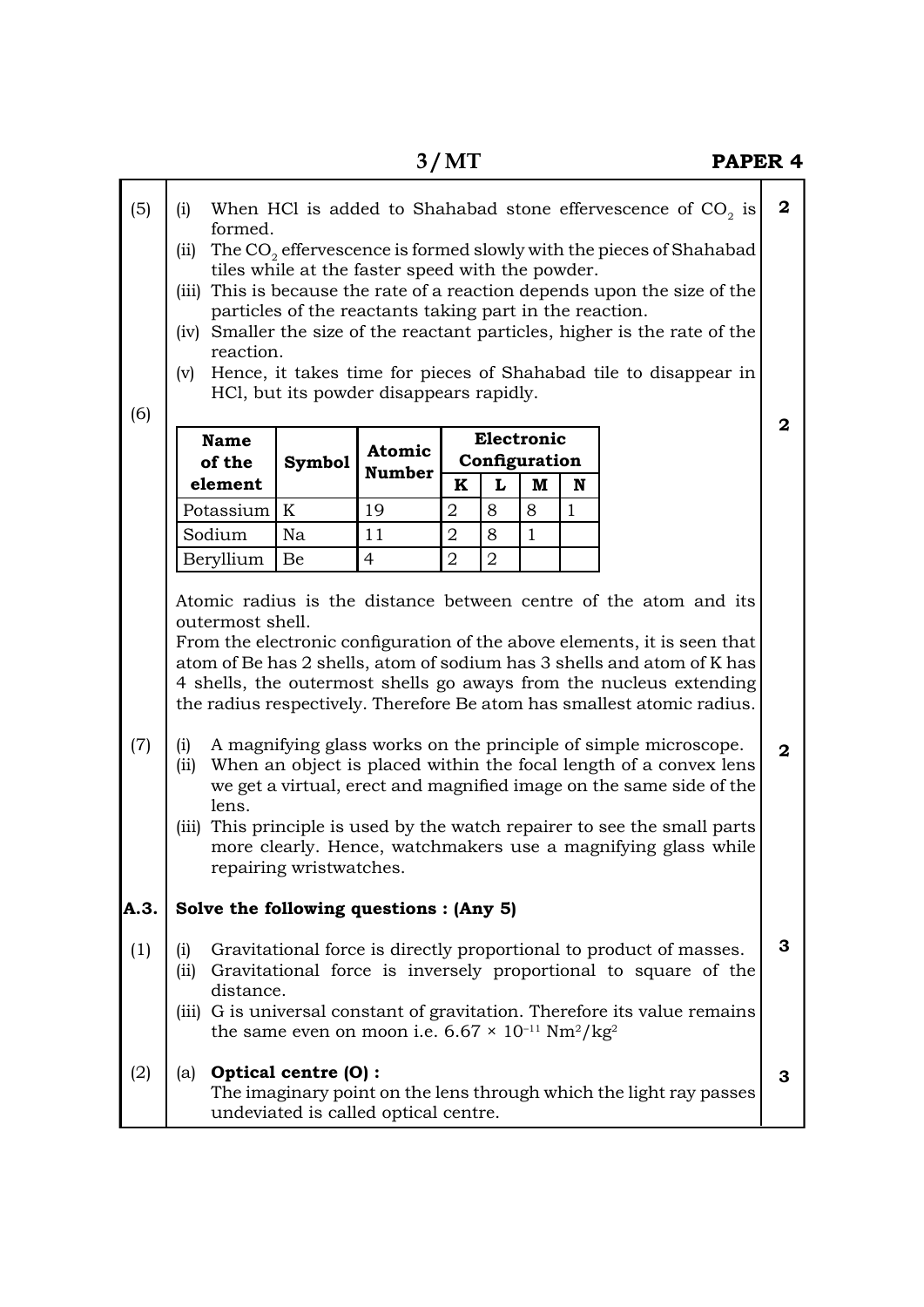|     | The minimum distance at which an object is placed from the<br>$(b)$ (i)<br>normal eye so that it can be seen clearly without giving any<br>strain on the eye is called the distance of the distinct vision.<br>(ii) This distance is 25 cm for a normal human eye.<br>(iii) If the object is placed at a distance less than 25 cm, ciliary<br>muscles are unable to adjust the lens, there is a strain on the<br>eye and it cannot be seen clearly.<br>(iv) Hence an object should be placed at 25 cm or more to have a<br>clear and sharp image of it on the retina. |                        |
|-----|-----------------------------------------------------------------------------------------------------------------------------------------------------------------------------------------------------------------------------------------------------------------------------------------------------------------------------------------------------------------------------------------------------------------------------------------------------------------------------------------------------------------------------------------------------------------------|------------------------|
| (3) | Mirage<br>(a)<br>Refraction of light or Total internal Reflection.<br>(b)<br>Formation of Rainbow.<br>(c)                                                                                                                                                                                                                                                                                                                                                                                                                                                             | ı<br>$\mathbf{1}$<br>1 |
| (4) | The process in which taste and smell of food gets spoiled is called<br>rancidity. It happens due to oxidation.<br>Prevention from rancidity.<br>Antioxidants are added to fattyacids to prevent oxidation. E.g.<br>(i)<br>Chips are packed in presence of nitrogen gas which prevents<br>spoilage by oxidation.<br>Food should be kept in airtight container in refrigerator.<br>(ii)                                                                                                                                                                                 | 3                      |
| (5) | Mass $(m) = 3$ kg<br>Given:                                                                                                                                                                                                                                                                                                                                                                                                                                                                                                                                           | 3                      |
|     | Displacement (s) = $125 \text{ m}$                                                                                                                                                                                                                                                                                                                                                                                                                                                                                                                                    |                        |
|     | $g = 10 \text{ m/s}^2$                                                                                                                                                                                                                                                                                                                                                                                                                                                                                                                                                |                        |
|     | Initial velocity (u) = $0 \text{ m/s}$                                                                                                                                                                                                                                                                                                                                                                                                                                                                                                                                |                        |
|     | <b>To find:</b> Time $(t) = ?$                                                                                                                                                                                                                                                                                                                                                                                                                                                                                                                                        |                        |
|     | Final velocity $(v) = ?$                                                                                                                                                                                                                                                                                                                                                                                                                                                                                                                                              |                        |
|     | Height $(h_{t/2}) = ?$                                                                                                                                                                                                                                                                                                                                                                                                                                                                                                                                                |                        |
|     | <b>Formulae:</b> s = ut + $\frac{1}{2}$ gt <sup>2</sup> , v = u + gt                                                                                                                                                                                                                                                                                                                                                                                                                                                                                                  |                        |
|     | Solution: Case (i)                                                                                                                                                                                                                                                                                                                                                                                                                                                                                                                                                    |                        |
|     | $s = ut + \frac{1}{2}gt^2$                                                                                                                                                                                                                                                                                                                                                                                                                                                                                                                                            |                        |
|     | 125 = $0 \times t + \frac{1}{2} \times 10 \times t^2$<br>$125 = 5t^2$                                                                                                                                                                                                                                                                                                                                                                                                                                                                                                 |                        |
|     | $\frac{\sum_{3}^{25}}{\sqrt{21}} = t^2$                                                                                                                                                                                                                                                                                                                                                                                                                                                                                                                               |                        |
|     |                                                                                                                                                                                                                                                                                                                                                                                                                                                                                                                                                                       |                        |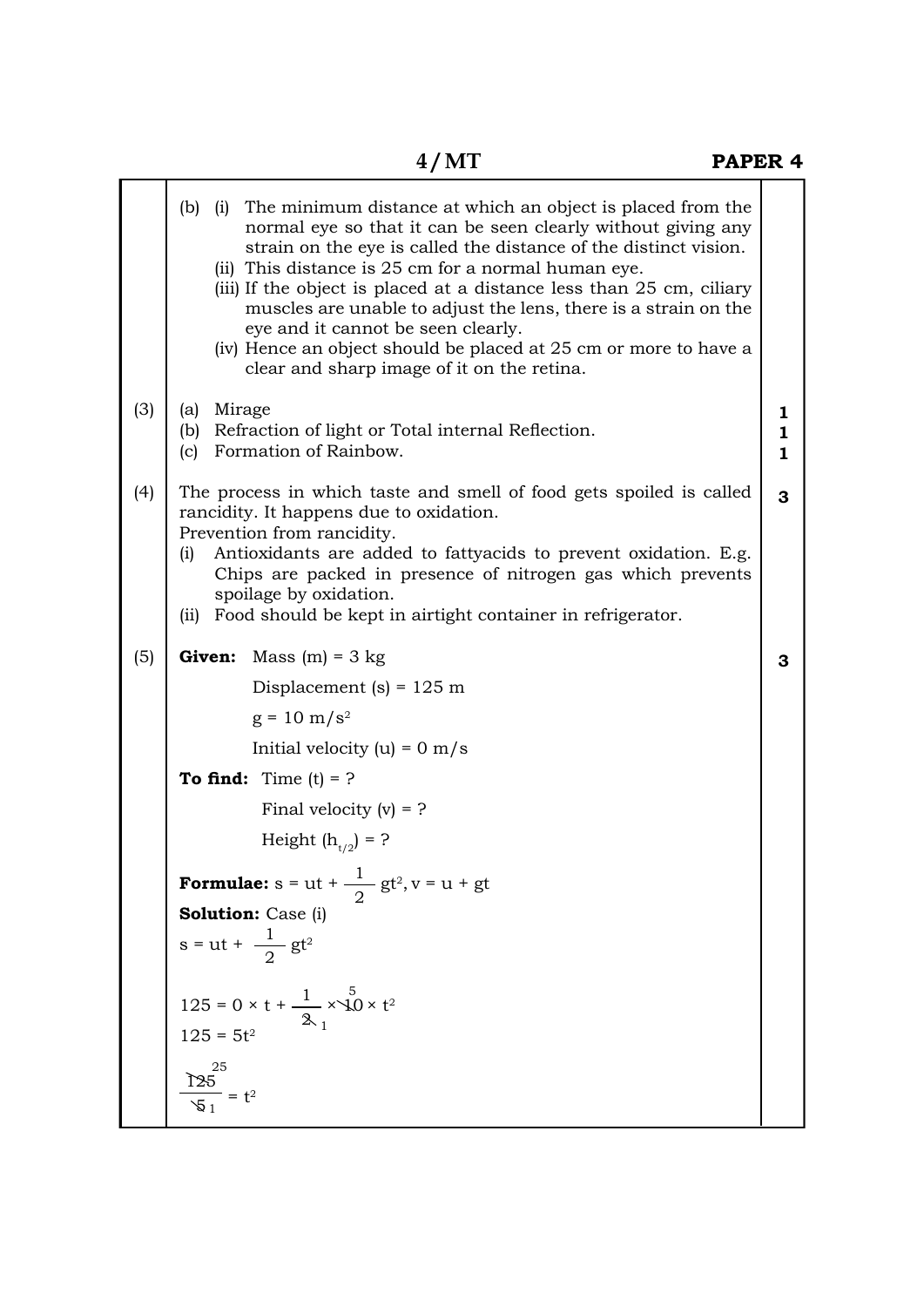**5 / MT PAPER 4**

$$
s = ut + \frac{1}{2}gt^{2}
$$
  
= 0 +  $\frac{1}{2}$  ×  $\frac{5}{10}$   $\frac{25}{4}$   
=  $\frac{125}{4}$  = 31.25 m  
But h = 125 - s  
= 125 - 31.25

t

 $\overline{2}$  =  $\overline{2}$  s

5  $\frac{1}{2}$  s

 $t^2 = 25$  $t = 5$  s

> Case (ii)  $v = u + gt$

> > $= 0 + 10 \times 5$

 $v = 50$  m/s

Case (iii)

 $\tan \theta = \frac{\pi}{2} = \frac{\pi}{2}$ 

 $= 93.75$  m

**(i) Time taken by the ball to reach the ground is 5s. (ii) Velocity of ball on reaching ground is 50 m/s. (iii) Height of ball at half time is 93.75 m.**

## (6) **Oxidation Reaction :**

The chemical reaction in which a reactant combines with oxygen or loses hydrogen to form the product is called oxidation reaction. For example :

(1)  $2Mg_{(s)}$  + O<sub>2(g)</sub>  $\rightarrow$   $2MgO_{(s)}$ 

Magnesium Oxygen Magnesium oxide

**3**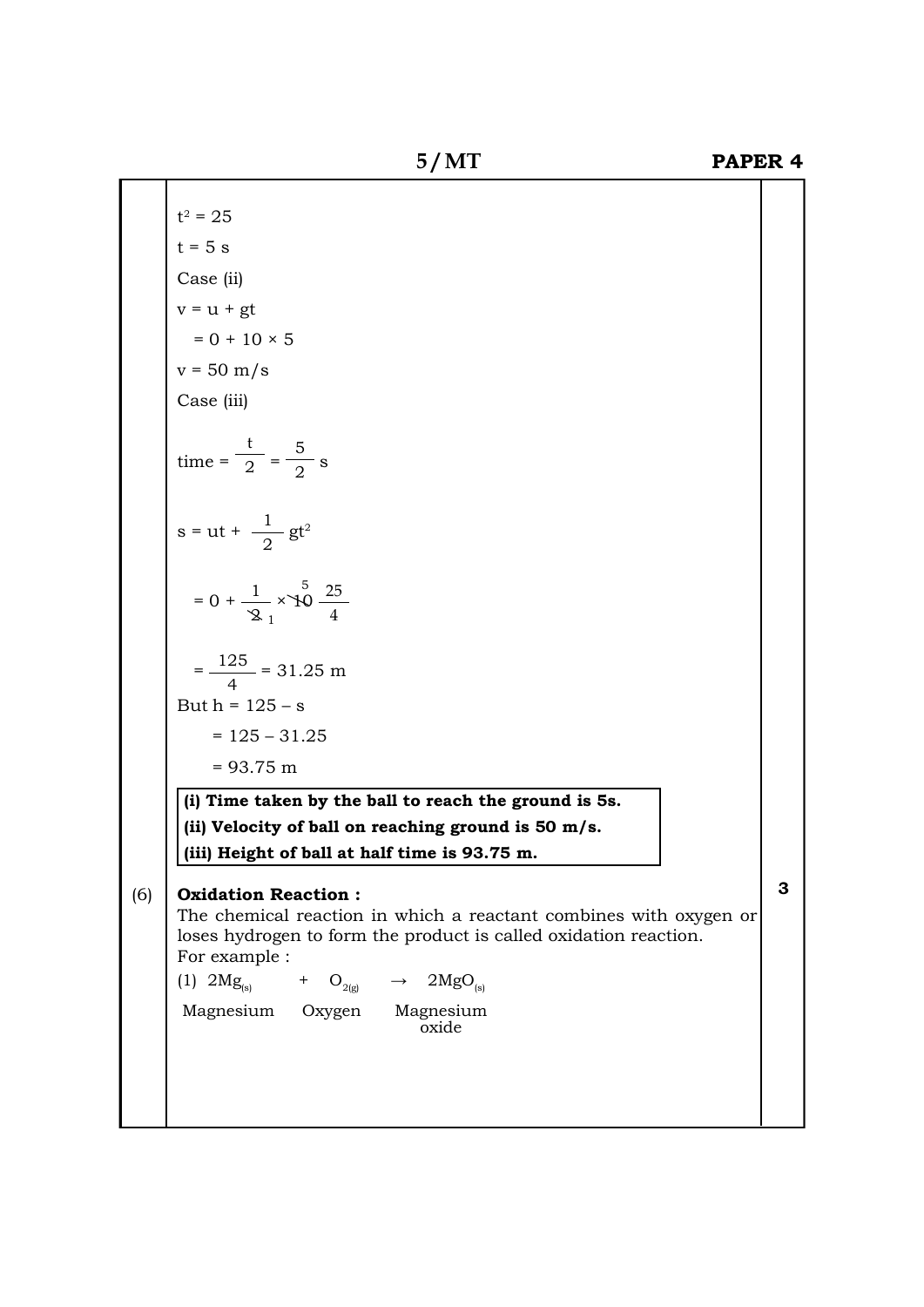| hydride                                                  | $H_{\circ}$      |                                                                                                                                                                                                                                                                                                                                                                                                                                                                                                                                                                                                                                                                                                                                                                                                                                                                                                                                                                                                                                                                                                                                                                                                                                                                                                                                                                                                                                                                                                                                                                                                                                                                                                                                                                                                                                                                                                                                    |  |
|----------------------------------------------------------|------------------|------------------------------------------------------------------------------------------------------------------------------------------------------------------------------------------------------------------------------------------------------------------------------------------------------------------------------------------------------------------------------------------------------------------------------------------------------------------------------------------------------------------------------------------------------------------------------------------------------------------------------------------------------------------------------------------------------------------------------------------------------------------------------------------------------------------------------------------------------------------------------------------------------------------------------------------------------------------------------------------------------------------------------------------------------------------------------------------------------------------------------------------------------------------------------------------------------------------------------------------------------------------------------------------------------------------------------------------------------------------------------------------------------------------------------------------------------------------------------------------------------------------------------------------------------------------------------------------------------------------------------------------------------------------------------------------------------------------------------------------------------------------------------------------------------------------------------------------------------------------------------------------------------------------------------------|--|
| boron.                                                   |                  | 3                                                                                                                                                                                                                                                                                                                                                                                                                                                                                                                                                                                                                                                                                                                                                                                                                                                                                                                                                                                                                                                                                                                                                                                                                                                                                                                                                                                                                                                                                                                                                                                                                                                                                                                                                                                                                                                                                                                                  |  |
|                                                          |                  |                                                                                                                                                                                                                                                                                                                                                                                                                                                                                                                                                                                                                                                                                                                                                                                                                                                                                                                                                                                                                                                                                                                                                                                                                                                                                                                                                                                                                                                                                                                                                                                                                                                                                                                                                                                                                                                                                                                                    |  |
| atoms on both sides.<br><b>Elements</b><br>Ag<br>H<br>C1 | in products<br>2 | $\mathbf{2}$                                                                                                                                                                                                                                                                                                                                                                                                                                                                                                                                                                                                                                                                                                                                                                                                                                                                                                                                                                                                                                                                                                                                                                                                                                                                                                                                                                                                                                                                                                                                                                                                                                                                                                                                                                                                                                                                                                                       |  |
|                                                          |                  | (2) $2Cu_{(s)}$ + $O_{2(g)}$ $\rightarrow$ $2CuO_{(s)}$<br>Copper Oxygen Copper oxide<br>(3) MgH <sub>2</sub> $\rightarrow$ Mg +<br>Magnesium Magnesium Hydrogen<br>Atomic masses of some elements were revised so as to give them proper<br>place in the periodic table in accordance with their properties. For<br>example, the previously determined atomic mass of beryllium, 14.09,<br>was changed to the correct value 9.4, and beryllium was placed before<br>Mendeleev kept vacant places in the periodic table for elements not<br>discovered till then. Three of these unknown elements were given the<br>names eka-boron, eka-aluminium and eka-silicon from the known<br>neighbours and their atomic masses were indicated as 44, 68 and 72,<br>respectively. Not only this but their properties were also predicted.<br>Later on these elements were discovered and named as scandium (Sc),<br>gallium (Ga) and germanium (Ge) respectively. The properties of these<br>elements matched well with those predicted by Mendeleev.<br>There was no place reserved for noble gases in Mendeleev's original<br>periodic table. However, when noble gases such as helium, neon<br>and argon were discovered towards the end of nineteenth century,<br>Mendeleev created the 'zero' group without disturbing the original<br>periodic table in which the noble gases were fitted very well.<br>Solve the following questions : (Any 1)<br>(a) $\mathbf{Ag}_{(s)}$ + $\mathbf{HCl}_{(aq)}$ $\rightarrow$ $\mathbf{AgCl}$ $\downarrow$ + $\mathbf{H}_{2}$ <sup><math>\uparrow</math></sup><br>Step 1: Write the chemical equation and count the numbers of<br>in reactants<br><b>Step 2:</b> From the above table, we see the number of atoms of<br>hydrogen on reactant side is not balanced. So, to balance hydrogen<br>atom, we write coefficient 2 for HCl.<br>Again count the number of atoms of elements on both sides. |  |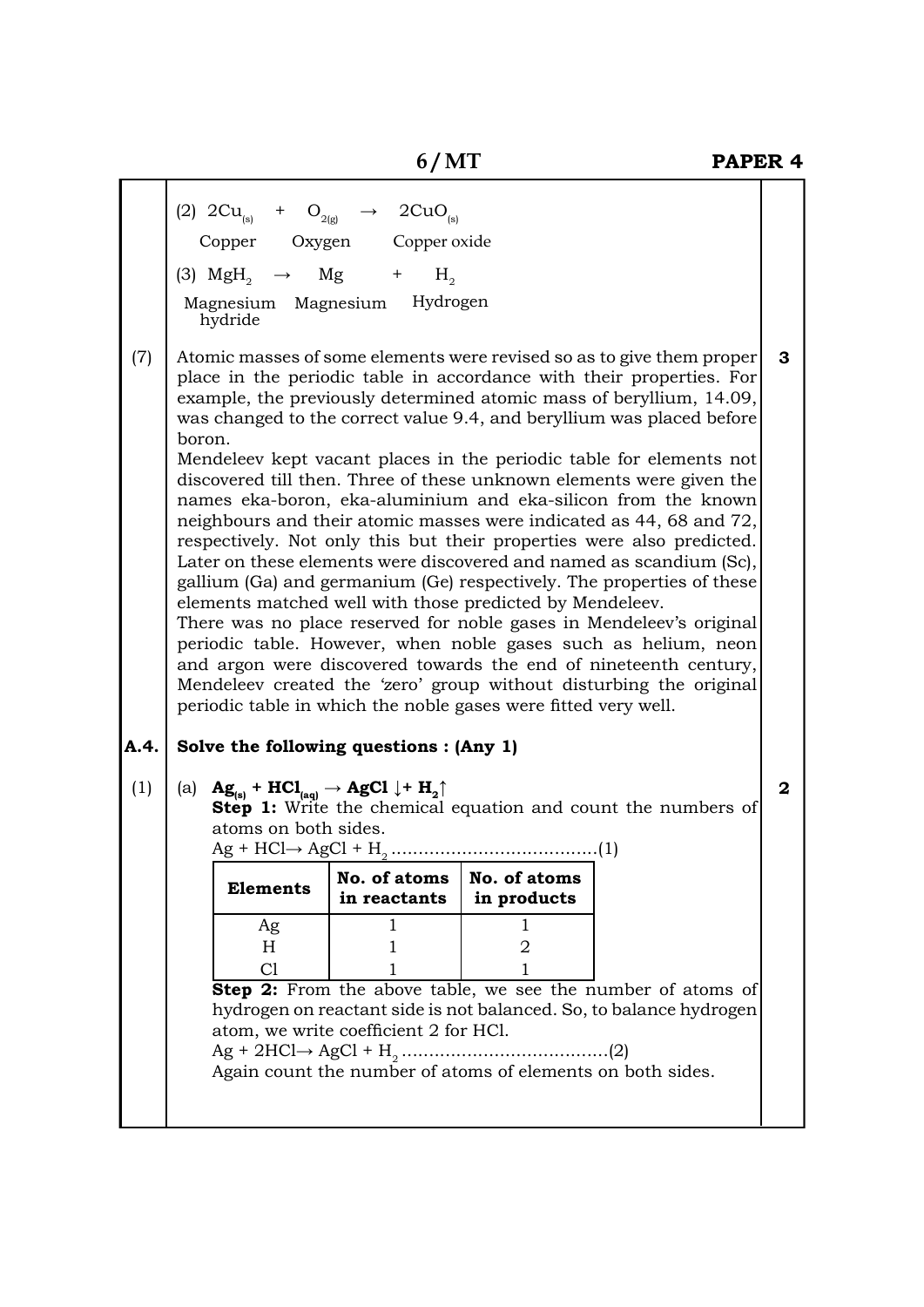**7 / MT PAPER 4**

|            | <b>Elements</b>                                                  | No. of atoms<br>in reactants                                                                                                                                                                                                                                                                                                                                                                                                                                                                                         | No. of atoms<br>in products   |                                                                                                                                                                                                                                                                                                                                                                                                                                                                                                                                                                                                                                                                                                                                                                                 |   |
|------------|------------------------------------------------------------------|----------------------------------------------------------------------------------------------------------------------------------------------------------------------------------------------------------------------------------------------------------------------------------------------------------------------------------------------------------------------------------------------------------------------------------------------------------------------------------------------------------------------|-------------------------------|---------------------------------------------------------------------------------------------------------------------------------------------------------------------------------------------------------------------------------------------------------------------------------------------------------------------------------------------------------------------------------------------------------------------------------------------------------------------------------------------------------------------------------------------------------------------------------------------------------------------------------------------------------------------------------------------------------------------------------------------------------------------------------|---|
|            | Ag                                                               | 1                                                                                                                                                                                                                                                                                                                                                                                                                                                                                                                    | 1                             |                                                                                                                                                                                                                                                                                                                                                                                                                                                                                                                                                                                                                                                                                                                                                                                 |   |
|            | H                                                                | 2                                                                                                                                                                                                                                                                                                                                                                                                                                                                                                                    | $\overline{2}$                |                                                                                                                                                                                                                                                                                                                                                                                                                                                                                                                                                                                                                                                                                                                                                                                 |   |
|            | C1                                                               | $\overline{2}$                                                                                                                                                                                                                                                                                                                                                                                                                                                                                                       |                               | Step 3: Now to balance chlorine, we write coefficient 2 for AgCl                                                                                                                                                                                                                                                                                                                                                                                                                                                                                                                                                                                                                                                                                                                |   |
|            | <b>Elements</b><br>Ag                                            | Again count the number of atoms of elements on both sides.<br>No. of atoms   No. of atoms<br>in reactants<br>$\mathbf{1}$                                                                                                                                                                                                                                                                                                                                                                                            | in products<br>$\overline{2}$ |                                                                                                                                                                                                                                                                                                                                                                                                                                                                                                                                                                                                                                                                                                                                                                                 |   |
|            | H                                                                | $\overline{2}$                                                                                                                                                                                                                                                                                                                                                                                                                                                                                                       | $\overline{2}$                |                                                                                                                                                                                                                                                                                                                                                                                                                                                                                                                                                                                                                                                                                                                                                                                 |   |
|            | C1                                                               | $\overline{2}$                                                                                                                                                                                                                                                                                                                                                                                                                                                                                                       | $\overline{2}$                |                                                                                                                                                                                                                                                                                                                                                                                                                                                                                                                                                                                                                                                                                                                                                                                 |   |
|            |                                                                  |                                                                                                                                                                                                                                                                                                                                                                                                                                                                                                                      |                               |                                                                                                                                                                                                                                                                                                                                                                                                                                                                                                                                                                                                                                                                                                                                                                                 |   |
| (b)<br>(i) | Nature of the reactants:<br>(a)<br>different bonds.<br>reaction. | Now equation (4) is a balanced equation.<br>The rate of reaction depends upon the following factors.<br>$\begin{array}{ccc}\n2\text{NO}_{\text{\tiny{(g)}}} + \text{O}_{\text{2(g)}} \rightarrow 2\text{NO}_{\text{2(g)}} &\longrightarrow \text{Fast} \\ 2\text{CO}_{\text{\tiny{(g)}}} + \text{O}_{\text{2(g)}} \rightarrow 2\text{CO}_{\text{2(g)}} &\longrightarrow \text{Slow}\n\end{array}$<br>(b) $2\text{Al} + 6\text{HCl} \rightarrow 2\text{AlCl}_3 + 3\text{H}_2$<br>$Zn + 2HCl \rightarrow ZnCl_2 + H_2$ |                               | These reactions appear to be similar but the first is fast while<br>second is slow. This is due to the difference in the amounts of<br>energies which are required for breaking up of different bonds<br>and different amounts of energies are released in the formation of<br>On reaction of both Al and Zn with dilute hydrochloric acid $H_2$ gas<br>is liberated and water soluble salts of there metals are formed.<br>However the reaction of aluminium metal takes place faster as<br>compared to zinc metal. The nature of metal is responsible for<br>this difference. Al is more reactive than Zn. Therefore the rate of<br>reaction of Al with hydrochloric acid is higher than that of zinc.<br>Nature of reactivity of reactants influences the rate of a chemical | 3 |